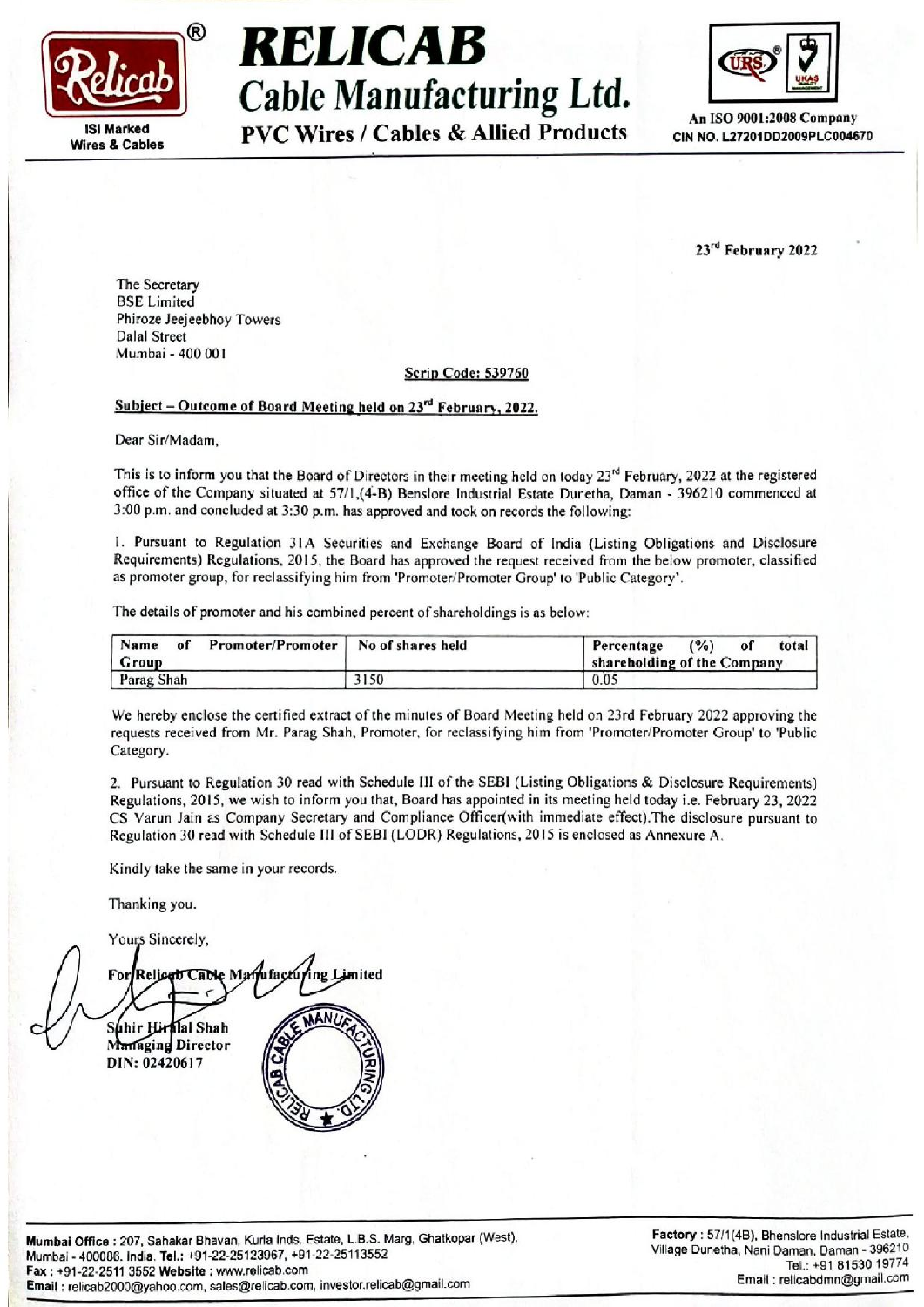





#### ANNEXURE A

| Sr.<br>No.       | <b>Particulars</b>                                              | <b>Disclosures</b>                                                                                                                                           |  |
|------------------|-----------------------------------------------------------------|--------------------------------------------------------------------------------------------------------------------------------------------------------------|--|
| 1.               | Reason for change                                               | Appointment                                                                                                                                                  |  |
| 2.               | Date of appointment & term of<br>appointment<br>÷.              | Mr. Varun Jain has been appointed as the Company<br>Secretary and Compliance Officer of the Company with<br>effect from February 23, 2022.                   |  |
| 3.               | Brief profile                                                   | Mr. Varun Jain is an associate member of the Institute of<br>Company Secretaries of India and holds Bachelor's<br>Degree and has experience of 5 years plus. |  |
| $\overline{4}$ . | Disclosure<br>$\circ$ f<br>relationships  <br>between Directors | Mr. Varun Jain is not related to any Director of the<br>Company.                                                                                             |  |

 $\mathsf{L}$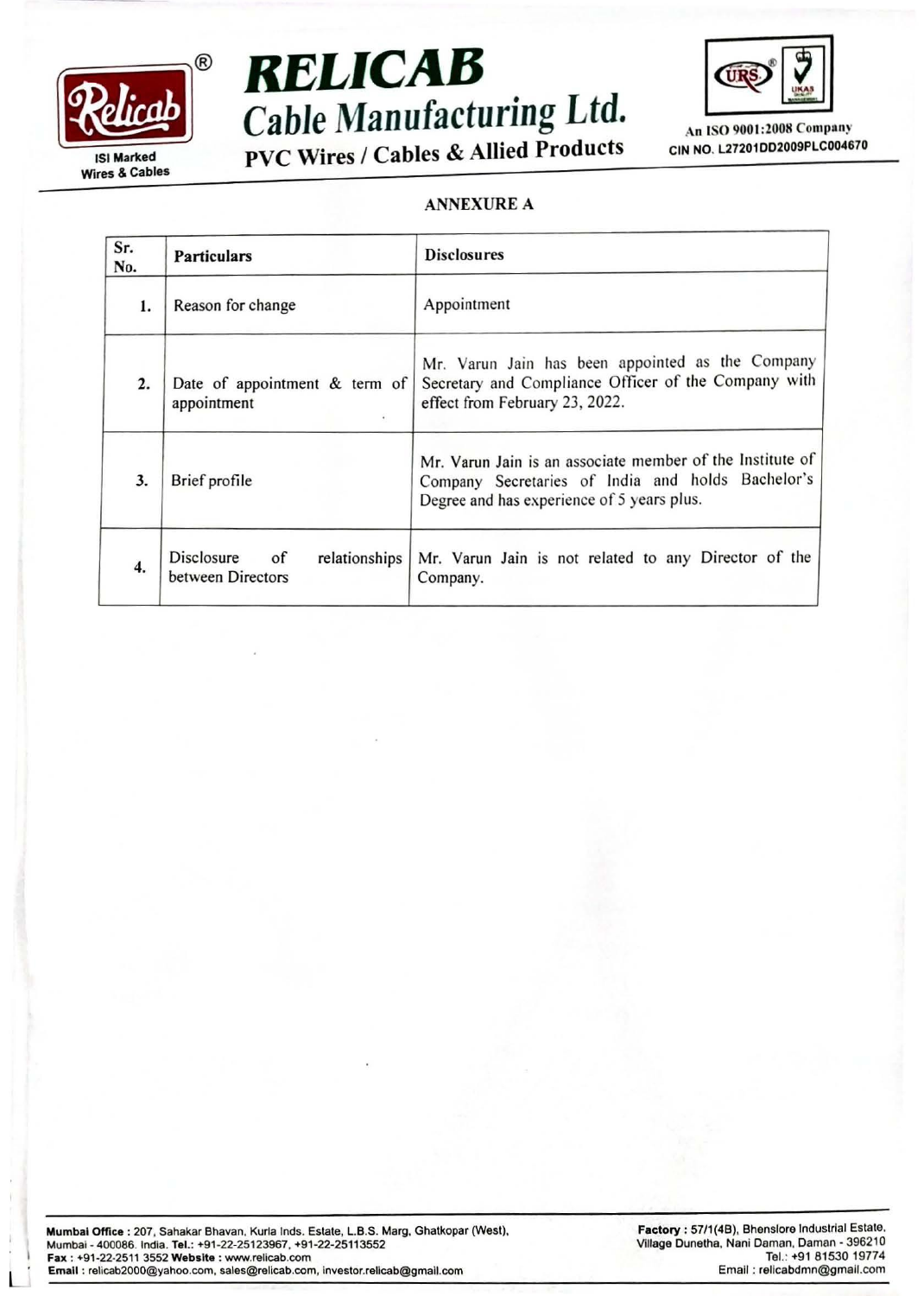

## Cable Manufacturing Ltd.  $W = \frac{|\mathsf{S}|\mathsf{Market}}{\mathsf{N}|\mathsf{S}|\mathsf{N}}$  and  $\mathsf{S} \sim \frac{|\mathsf{S}|\mathsf{Market}}{\mathsf{C}|\mathsf{N}|\mathsf{N}|\mathsf{S}|\mathsf{S}|\mathsf{S}|\mathsf{S}|\mathsf{S}|\mathsf{S}|\mathsf{S}|\mathsf{S}|\mathsf{S}|\mathsf{S}|\mathsf{S}|\mathsf{S}|\mathsf{S}|\mathsf{S}|\mathsf{S}|\mathsf{S}|\mathsf{S}|\mathsf{S}|\mathsf{S}|\mathsf{S}|\mathsf{S}|\mathsf{S}|\mathsf{S$



MANUFACTURING EXTRACT OF THE MINUTES OF THE BOARD OF DIRECTORS OF RELICAB CABLE<br>MANUFACTURING LIMITED HELD ON WEDNESDAY, 23<sup>rd</sup> FEBRUARY 2022 COMMENCED AT<br>3:00 P.M AND CONCLUDED AT 3:30 P.M AT 57/1, (4-B) BENSLORE INDUSTRIAL ESTATE<br>DUNE **RELICAB**<br>Cable Manufact<br>PVC Wires / Cables & A<br>EXTRACT OF THE MINUTES OF THE BO<br>MANUFACTURING LIMITED HELD ON WEDN<br>3:00 P.M AND CONCLUDED AT 3:30 P.M AT<br>DUNETHA, DAMAN-396210 (U. T) 3:00 P.M AND CONCLUDED AT 3:30 P.M AT 57/1, (4-B) BENSLORE INDUSTRIAL ESTATE DUNETHA, DAMAN-396210 (U.T.)

### Item No. 3: Reclassification of shareholding of Mr. Parag Shah from Promoter/Promoter Group to<br>Public Shareholder:

Company Attention of of Board was drawn for the request letter received from Mr. Parag Shah, Promoter Group of the<br>on 15<sup>th</sup> February 2022, to reclossify his shared difficult in the same of the "Public 15" February 2022 to reclassify his shareholding from "Promoter Group Category" to Category". The Board perused the request letter received from Mr. Parag Shah.

The Company intimated about the same to BSE Limited on 15<sup>th</sup> February 2022.

of The e Board was briefed that Mr. Parag Shah was not engaged in the management of the day to day affairs the Company.

specified in sub-clause (i) to (vii) of clause (b) of sub-regulation (3) of Regulation 31A of SEBI (Listing<br>Obligations and Disclosure Bequirement) (Ci + b) Board also noted the declarations made by Mr. Parag Shah wherein he is satisfying all the conditions as Obligations and Disclosure Requirements) (Sixth Amendment) Regulations, 2018 and shall continue to<br>comply with conditions mentioned in Break is a state of the distributions, 2018 and shall continue to comply with conditions mentioned in Regulation 31A post reclassification from "Promoter & Promoter<br>Group" to "Public". Group" to "Public". EXTRACT OF THE MINUTES OF THE EMANUFACTURING LIMITED HELD ON WED<br>3:00 P.M AND CONCLUDED AT 3:30 P.M A<br>3:00 P.M AND CONCLUDED AT 3:30 P.M A<br>DUNETHA, DAMAN-396210 (U. T)<br>**Item No. 3: Reclassification of shareholding of l**<br> **EXTRACT OF THE MINUTES OF THE 1**<br> **EXTRACT OF THE MINUTES OF THE 1**<br>
MANUFACTURING LIMITED HELD ON WEL<br>
3:00 P.M AND CONCLUDED AT 3:30 P.M<br>
1<br>
3:00 P.M AND CONCLUDED AT 3:30 P.M<br> **DUNETHA**, DAMAN-396210 (U. T)<br> **Item No.** 

Amendment) Regulations, 2021 where the promoter(s) seeking reclassification and persons related to the<br>promoter(s) seeking reclassification, together denoted by the set of the promoter of the It was also briefed that as per SEBI (Listing Obligations and Disclosure Requirements) (Second promoter(s) seeking reclassification, together, do not hold more than one percent of the total voting rights<br>in the listed entity, the requirement for seeking approval from shareholder has been done away." in the listed entity, the requirement for seeking approval from shareholder has been done away."

Details of Shareholding of Mr. Parag Shah:

| Sr No | Name<br>of<br>Entity/Company | the |  | Shareholder/   No. of Equity Shares<br>Held | % of the total        |
|-------|------------------------------|-----|--|---------------------------------------------|-----------------------|
|       | Parag Shah                   |     |  |                                             | <b>Equity Capital</b> |
|       |                              |     |  | 3,150                                       | 0.05                  |

of SEBI (LODR) Regulations, 2015, the Board opined that reclassification of Shareholding of Mr. Parag<br>Shah from promoter group shareholding to public shareholding would be appropriate. After discussion and considering the fulfillment of the requirement of the provisions of Regulation 31A<br>of SEBL (LODR) Regulations 2015, the President Constant of the provisions of Regulation 31A Shah from promoter group shareholding to public shareholding would be appropriate.

Board after review and consideration passed the following resolution.

"RESOLVED THAT pursuant to provisions of Regulation 31A of the Securities and Exchange Board of India (Listing Obligations and Disclosures Requirements) Regulations, 2015 as amended from time to time India (Listing Obligations and Disclosures Requirements) Regulations, 2015 as amended from time to time and any other applicable provisions of SEBI (LODR) Regulations and other laws if any, and subject to approval of Bomba reclassifying the shareholding of Mr. Parag Shah, person classified as promoter from "Promoter Group<br>Category" to Public Category". approval of Bombay Stock Exchange (BSE) Limited, approval of the Board be and is hereby given for Category" to Public Category". Public Shareholder; where we we state tendent got rar, Parag Shah from Promoter/Promoter Group to Company on the mean of the respect terre received from Mr. Parag Shah, Promoter Group Category" to The Company imimated abo **EXECUTE:**<br>
Cable Manufacturing Ltd.<br>
The state of the Manufacturing Ltd.<br>
EVC Wires / Cables & Allied Products case and consideration<br>
EVC Wires / Cables & Allied Products case and consideration<br>
EVC Wires / Cables & All